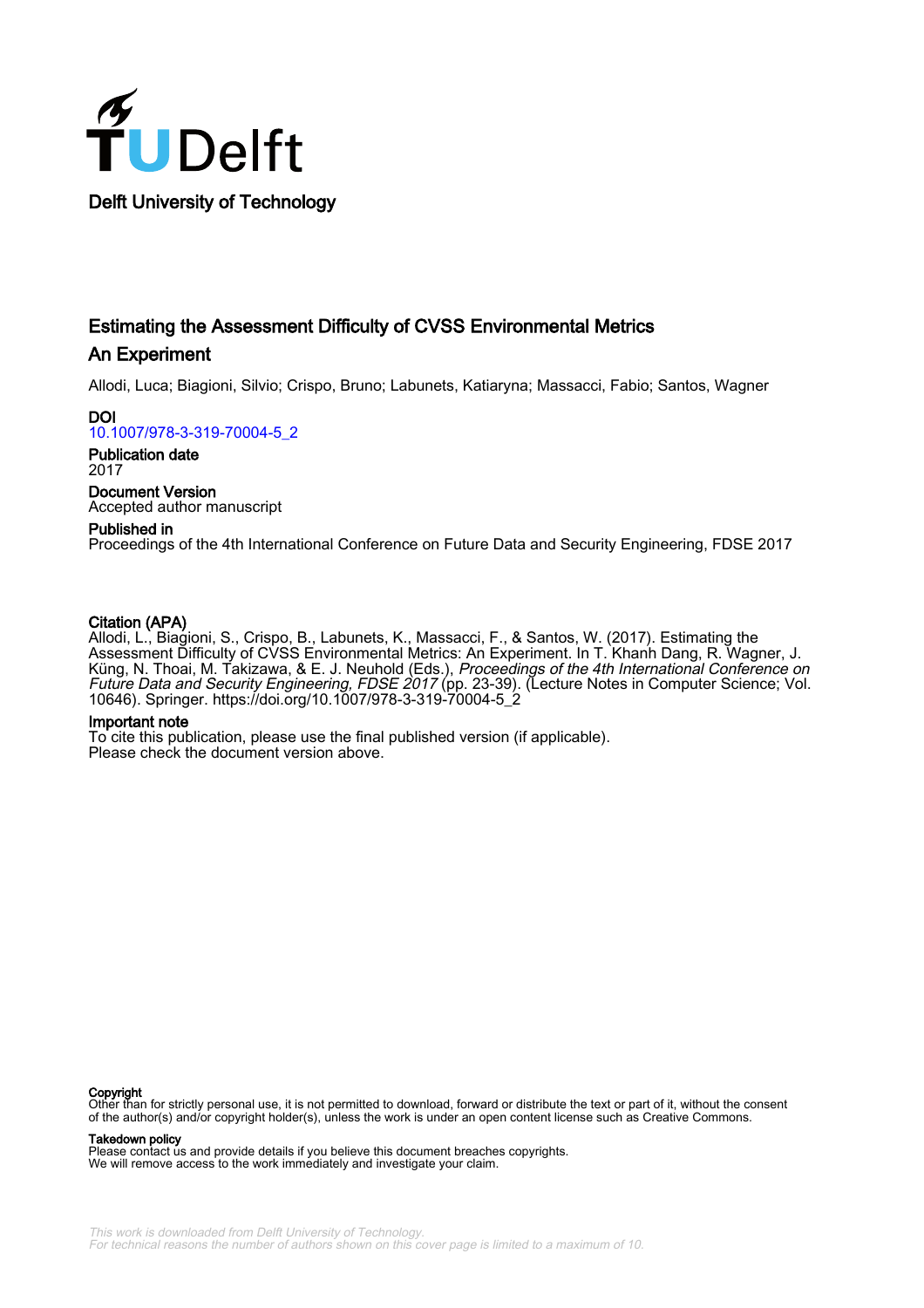# Estimating the Assessment Difficulty of CVSS Environmental Metrics: An Experiment

Luca Allodi<sup>2</sup>, Silvio Biagioni<sup>3</sup>, Bruno Crispo<sup>3</sup>, Katsiaryna Labunets<sup>1</sup>, Fabio Massacci<sup>3</sup>, and Wagner Santos<sup>3</sup>

> $1$  TU Delft, NL <sup>2</sup> TU Eindhoven, NL <sup>3</sup> University of Trento, IT

#### Abstract

[Context] The CVSS framework provides several dimensions to score vulnerabilities. The environmental metrics allow security analysts to downgrade or upgrade vulnerability scores based on a company's computing environments and security requirements. [Question] How difficult is for a human assessor to change the CVSS environmental score due to changes in security requirements (let alone technical configurations) for PCI-DSS compliance for networks and systems vulnerabilities of different type? [Results] A controlled experiment with 29 MSc students shows that given a segmented network it is significantly more difficult to apply the CVSS scoring guidelines on security requirements with respect to a flat network layout, both before and after the network has been changed to meet the PCI-DSS security requirements. The network configuration also impact the correctness of vulnerabilities assessment at system level but not at application level. [Contribution] This paper is the first attempt to empirically investigate the guidelines for the CVSS environmental metrics. We discuss theoretical and practical key aspects needed to move forward vulnerability assessments for large scale systems.

#### 1 Introduction

Vulnerability management is a process of primary importance in most organizations [\[18\]](#page-15-0). A central activity to most mandated security practices is that of vulnerability assessment where the Common Vulnerability Scoring System (CVSS in short) [\[3\]](#page-15-1), the worldwide de facto standard for vulnerability assessment and management, plays a central role. For example, the PCI-DSS standard for systems, involved in cardholder data processing, mandates that any vulnerability with a CVSS score greater than four should be fixed [\[22\]](#page-15-2). Several other NIST standards for critical infrastructures play offer similar recommendations.

Problem Statement. The CVSS 3.0 [\[3\]](#page-15-1) provide extensive guidelines to asses the environmental context in which systems and their vulnerabilities are placed so that the final severity of a vulnerability is upgraded or downgraded given the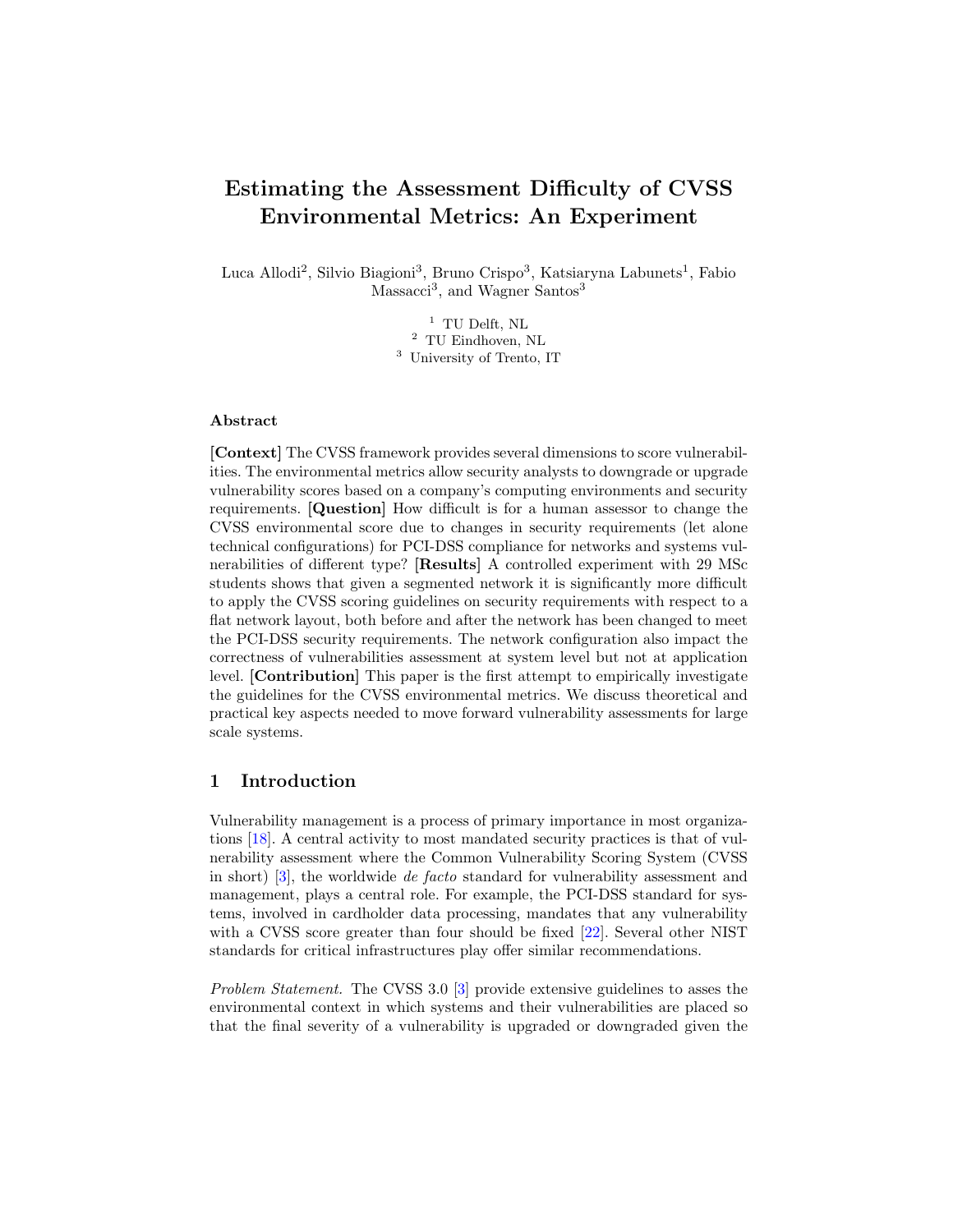context. The application of Environmental CVSS guidelines to real-world networks is generally considered impractical, as it involves time-consuming assessments of network topology, system roles, and configurations [\[8\]](#page-15-3). For this reason, CVSS Environmental assessments are seldom employed in real-world scenarios, resulting in overall lower final security and compliance levels [\[18\]](#page-15-0).

However, the CVSS standard also includes guidelines to evaluate the security requirements of the affected system to increase or decrease the severity score of a vulnerability. Security requirements should be far easier to identify than the technical interactions between different systems, and their identification is at the basis of most security management best practices [\[22,](#page-15-2)[24\]](#page-16-0).

For example, PCI-DSS demands that any system that does not directly or indirectly operate on cardholder data is physically or logically separated from any system that does it. This operation produces the 'Scope' of the PCI-DSS compliance [\[22\]](#page-15-2) and it is therefore called 'scoping'. This requirement is a simple and natural one and should yield a precise score irrespective of network complexity or system type.

Approach. We conduct an experiment run with 29 students from a MSc Cyber Security Risk Assessment course at University X where we ask students to perform CVSS assessments on the security requirements of systems in two realistic scenarios derived from a practitioner's guide book [\[22\]](#page-15-2). To evaluate how well does the assessment scale, we compare students' accuracy (with respect to an expert assessment) between assessments in a 'flat' and a 'segmented' network where components are segmented away following PCI-DSS guidelines.

Key Findings and Contribution. The experimental results show that the application of security requirements using CVSS is negatively impacted by the complexity of the network, even for moderately complex networks such as those presented in a textbook treatment. This is particularly important as we were not considering the revision of the security assessment of specific technical configurations but only the revision of the high level requirements due to the network compliance to PCI-DSS guidelines.

In other words, the CVSS environmental metrics assessments in the segmented network scenario are characterized by significantly higher error rates than assessments performed in the flat network scenario. Further the error rates are significantly higher for system-type vulnerabilities than for application vulnerabilities. This underlines that the complexities arising from the interaction of an increasing number of systems (and their related functionalities) in an enterprise network play a relevant role in the assessment. Hence, the manual appraisal of security requirements may be significantly enhanced by the support of automated procedures that are currently not commonly deployed in practice [\[18\]](#page-15-0), nor well defined in the literature [\[8\]](#page-15-3).

Ours is the first study that highlights the discrepancy between standard approaches for environmental vulnerability assessments and their practical application. Following our findings, we discuss the theoretical and practical implications of future research in this direction that is, at the present stage, still missing.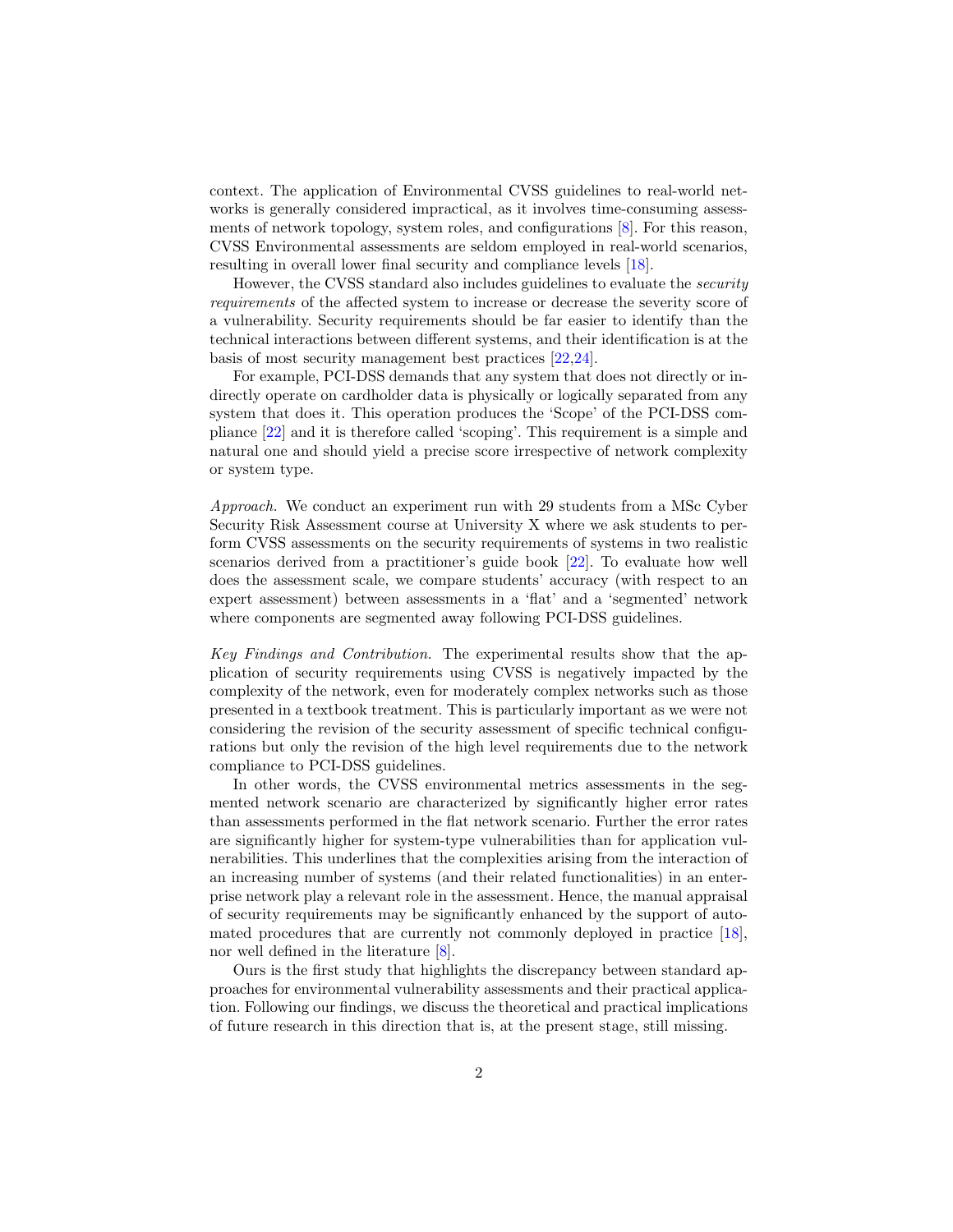#### 2 Background on CVSS

The CVSS framework specification is the result of the work of a First.org SIG, composed of security and domain experts from industry and academia. The CVSS framework provides three groups of metrics:

The Base Metric Group aims at evaluating the technical characteristics of the vulnerability; these characteristics are intrinsic to the vulnerability.

- The Temporal Metric Group measures temporary conditions that characterize a vulnerability. These conditions may reflect, for example, the existence of a patch for the vulnerability, or the 'maturity' or reliability of known, public exploitation code.
- The Environmental Metric Group reflects the company-specific environmental conditions in which the affected software is deployed. This accounts for alternative controls in place that mitigate the capabilities of an attacker in reaching and exploiting the vulnerability, and other organizational characteristics (e.g., how critical the vulnerable system is to the business).

The most commonly used metrics are the Base Metrics as they describe a technical system on its own, and their collection is supported by a number of automatic tools. Table [1](#page-4-0) provides a summary description of Base metrics used in this study, and their possible values [\[3\]](#page-15-1).

They are also widely studied in the literature (e.g., [\[4,](#page-15-4)[11,](#page-15-5)[20,](#page-15-6)[12](#page-15-7)[,9,](#page-15-8)[1\]](#page-14-0) and further in  $[23,21,7,17,2]$  $[23,21,7,17,2]$  $[23,21,7,17,2]$  $[23,21,7,17,2]$  $[23,21,7,17,2]$ .

The Environmental Metrics are less frequently used in practice because they require additional analyses, performed by an assessor internal to the organization, of the network topology, the role of systems in the company, and the relevant business activities (e.g., whether the system is central to a core business process). The environmental metrics enable the administrator to adjust the 'baseline' CVSS score on the specific company environment by evaluating the Security Requirements of the affected system, and any Modified Base metric value. For example, a vulnerability in a non-critical system might get a lower score than a vulnerability in a critical system. Administrator could have more difficulty in correctly assessing a vulnerability because it may be difficult to automatically collect and analyse this environmental information (see Holm et al. [\[8\]](#page-15-3) for a discussion). As environmental metrics are seldom used in the literature, we provide here a brief introduction.

Security Requirements sub-metrics specify the relevance of the security properties of the affected system with respect to the normal operation of the organization. For example, a system that manages sensitive customer data may have high security requirements regarding the Confidentiality and Integrity of the data, but Availability may be less of a concern. Similarly, a router that bridges two enterprise networks may have high requirements on Availability (of the router) and Integrity (of the routing table) than on Confidentiality. This is of central importance in the management of large infrastructures where the criticality of the system for the business operation is at the focus of a correct vulnerability management practice [\[22\]](#page-15-2), and is the focus of this paper.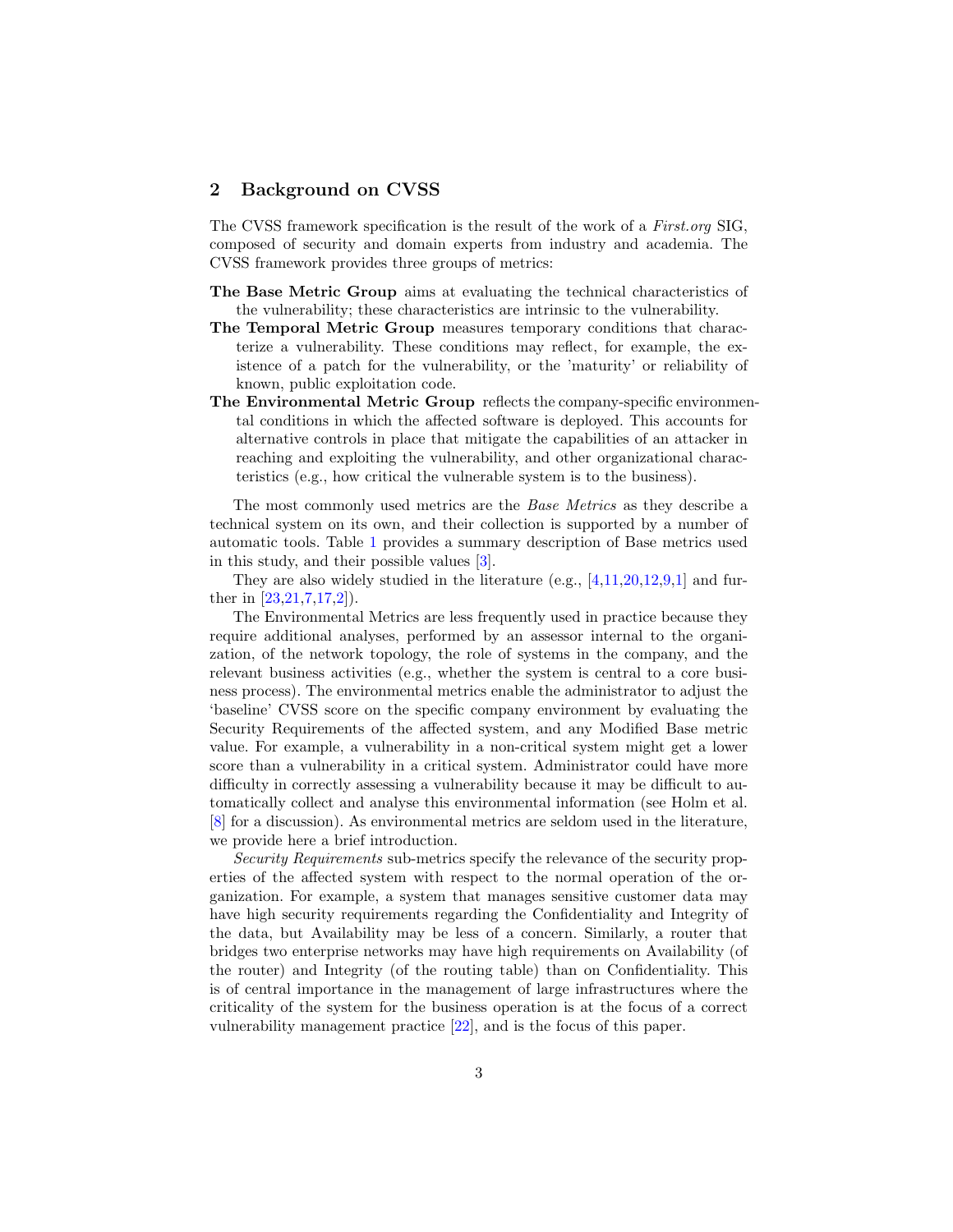<span id="page-4-0"></span>

|    | ID Metric            | Description                                                                                                                                                                                                              | Values                      |                           |
|----|----------------------|--------------------------------------------------------------------------------------------------------------------------------------------------------------------------------------------------------------------------|-----------------------------|---------------------------|
|    |                      | AV Attack Vector Reflects how remote the attacker can be to deliver the Not Defined $(X)$ , Physi-<br>attack against the vulnerable component. The more $cal(P)$ , $Local(L)$ , $Adja-$<br>remote, the higher the score. | $cent(A)$ , Network $(N)$ . |                           |
|    | AC Attack<br>plexity | Com-Reflects the existence of conditions that are beyond Not $Defined(X)$ , High,<br>the attacker's control for the attack to be successful. $Low(L)$ .                                                                  |                             |                           |
|    | quired               | PR Privileges Re-Reflects the privileges the attacker need have on the Not<br>vulnerable system to exploit the vulnerable compo- $High(H)$ ,<br>nent.                                                                    | $None(N)$ .                 | Defined(X),<br>$Low(L)$ , |
|    | UI User<br>tion      | Interac- Reflects the need for user interaction to deliver a suc- Not Defined $(X)$ ,<br>cessful attack.                                                                                                                 | $quired(R)$ , $None(N)$ .   | $Re-$                     |
| S. | Scope                | Reflects when the vulnerability can affect resources Not<br>beyond the authorization privileges intended by the Unchanged $(U)$ ,<br>vulnerable component.                                                               | $Changed(C)$ .              | Defined(X),               |
|    |                      | Confidentiality Measures the impact to the confidentiality of informa-Not<br>tion stored on the impacted system.                                                                                                         | None(N),<br>$High(H)$ .     | Defined(X),<br>$Low(L)$ , |
| 1  | Integrity            | Measures the impact to the integrity of information Not<br>stored on the impacted system.                                                                                                                                | None(N),<br>$High(H)$ .     | Defined(X),<br>$Low(L)$ , |
| A  | Availability         | Measures the impact to the availability of the im-Not<br>pacted component.                                                                                                                                               | None(N),<br>$High(H)$ .     | Defined(X),<br>$Low(L)$ , |

Table 1: Summary of CVSS v3 Base Metrics

Table 2: Summary of CVSS v3 Security Requirements Metrics

This table describes the metrics for Confidentiality (C), Integrity (I) and Availability  $(A)$ . It is taken from  $[3, p. 15]$  $[3, p. 15]$ .

| ID Metric                      | Description                                                                                                                                                                                                                                             | Values |
|--------------------------------|---------------------------------------------------------------------------------------------------------------------------------------------------------------------------------------------------------------------------------------------------------|--------|
| Requirement                    | CR Confidentiality Measures how loss of Confidentiality is likely to have Not Defined $(X)$ , Low $(L)$ ,<br>catastrophic, serious or limited effect on the organi- $Median(M)$ , $High(H)$ .<br>zation or individual associated with the organization. |        |
| IR Integrity<br>Requirement    | Measures how loss of Integrity is likely to have catas- Not Defined $(X)$ , Low $(L)$ ,<br>trophic, serious or limited effect on the organization $Median(M)$ , $High(H)$ .<br>or individual associated with the organization.                          |        |
| AR Availability<br>Requirement | Measures how loss of Availability is likely to have Not Defined $(X)$ , Low $(L)$ ,<br>catastrophic, serious or limited effect on the organi- Medium $(M)$ , High $(H)$ .<br>zation or individual associated with the organization.                     |        |

Modified Base sub-metrics allow the assessor to tailor the baseline CVSS assessment of the vulnerability to the specific deployment conditions of the system. For example if the component is deployed beyond a firewall that allows SSH traffic only from within the same subnet, the 'Modified' CVSS assessment for Attack Vector for an SSH vulnerability should receive a lower score.

Generally, each metric may go either down or up depending on the environment (e.g., poorer or better local configuration than default one, higher or lower security requirements etc) or the requirements (see [\[3,](#page-15-1) p. 16]). Table [2](#page-4-0) provides a list of possible values used for all three metrics of the CVSS v3 Security Requirements metrics used in this study.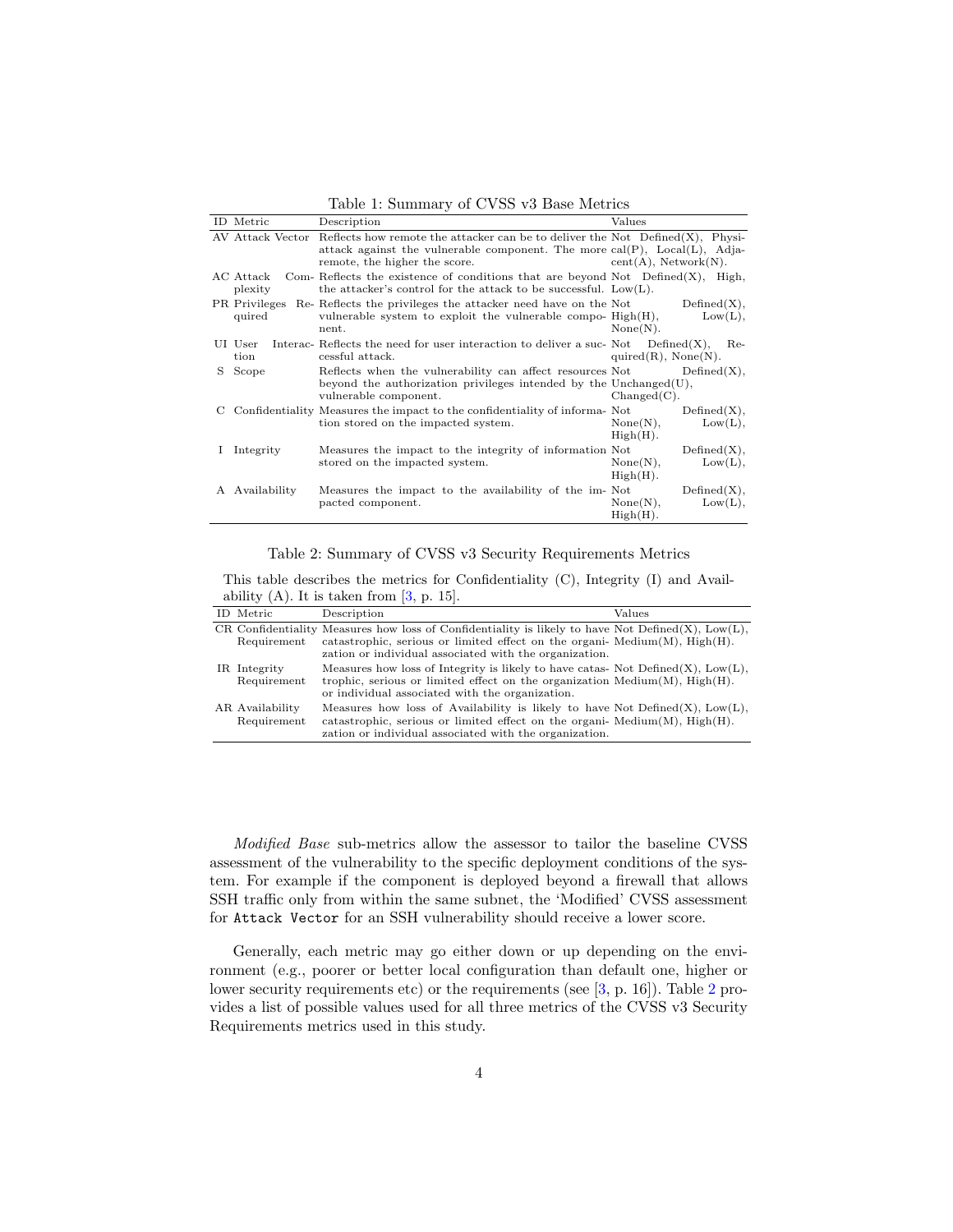PCI-DSS and CVSS Environmental scoring PCI-DSS is the reference standard to which organizations that implement card payments or money transfers must be compliant to [\[13\]](#page-15-13). The standard focuses on the security of the data of credit-card holders, i.e. typically the organization's customers.

Vulnerability management is a central activity of PCI-DSS [\[18\]](#page-15-0), and is a function of a broader criteria for network segmentation called, as already mentioned, 'scoping'. PCI-DSS identifies 'critical' systems by considering the (possibility of) interaction between systems in the organization and sensitive data (e.g. cardholder information). A system is said to be 'in scope' for PCI-DSS compliance if it either directly manages sensitive data, or if it can interact over the network with a system that manages it. The primary goal of a correct implementation of PCI-DSS guidelines is therefore to 'segmentate' a network such that systems that do not strictly need to communicate with 'sensitive' systems are isolated from those systems, and are therefore 'out of scope' [\[22\]](#page-15-2). This operation is meant to drastically decrease the complexity of managing the security of the organization's systems, and is in general considered best practice for network management also outside of PCI-DSS recommendations [\[19\]](#page-15-14).

Following these guidelines, the vulnerability management process in PCI-DSS involves the prioritization of vulnerabilities affecting critical systems over vulnerabilities affecting 'out of scope' systems. It becomes therefore especially important to be able to correctly identify the 'security requirements' of the system affected by the vulnerability with respect to the business operation [\[22,](#page-15-2) Ch. 9, 'Vulnerability Management in PCI', pp 151]. To this aim, PCI-DSS indicates CVSS as the prioritization metric of choice for vulnerability management, and the CVSS Environmental metric security requirements naturally matches PCI-DSS' specification of 'in scope' (i.e. high security requirements) and 'out of scope' (i.e. low security requirements) systems. In this study we therefore focus on the implementation of CVSS Environmental directives for the sub-metric security requirements on two textbook PCI-DSS case studies provided by the authors of [\[22\]](#page-15-2).

#### 3 Research Design

Study Design and Planning. According to [\[3\]](#page-15-1) the environment metrics enables security analysts to customize the CVSS score depending on the area where the component is located in the organization's infrastructure. To investigate this question we chose a within-subject design which requires the participants to score vulnerabilities for different environments, namely networks of different type (flat and segmented) and the presence of security countermeasures in form of compliance state ("before compliance" and "after compliance" with PCI Data Security Standard (PCI-DSS) [\[22\]](#page-15-2)). To mitigate the learning effect we used different vulnerabilities and application scenarios.

Table [3](#page-6-0) provides the list of features for a scenario and how the network evolve once it complies with PCI-DSS scoping guidelines. Each feature shown represents a component of the network that can be affected by two specific type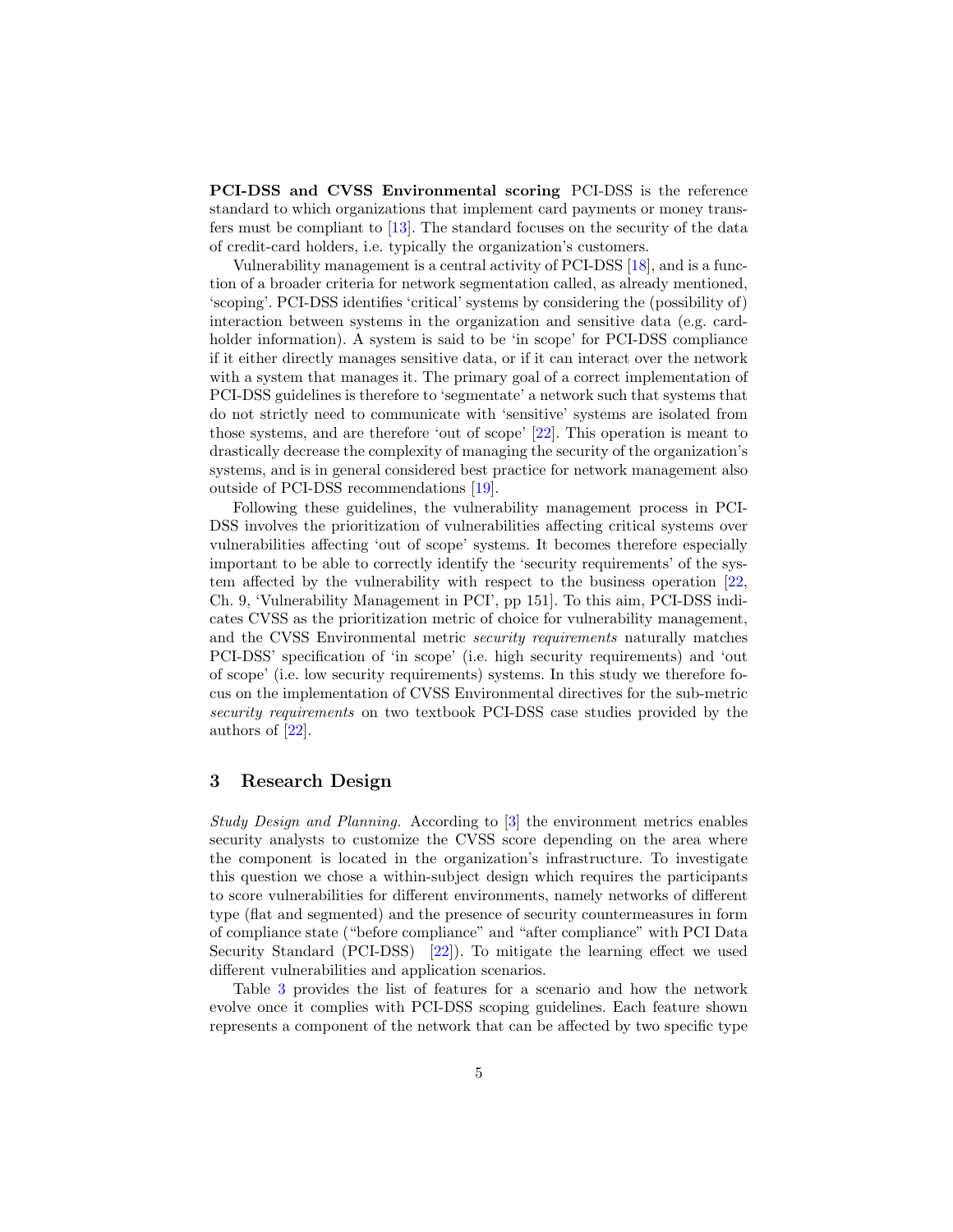<span id="page-6-0"></span>

|                | Net-Feature                                                                 | Software   | <b>CVE ID</b>                  | Vuln. CVSS |
|----------------|-----------------------------------------------------------------------------|------------|--------------------------------|------------|
| work           |                                                                             |            |                                | Type Score |
|                | System Managing Customer Data                                               | MS Office  | CVE 2016 0126 APP              | 7.8        |
|                | Register to Shop's Mailing List                                             | Chrome     | CVE 2016 5167 APP              | 8.8        |
| Initial Net    | Customers' Computers                                                        | MS Windows | CVE 2016 0019 SYS              | 8.1        |
|                | POS terminals for credit card and debit card POS Terminal CVE 2016 0067 SYS |            |                                | 7.8        |
|                | transaction                                                                 | System     |                                |            |
| $\overline{M}$ | Corporate network appliances (web servers, bck MS Windows CVE 2016 0036 SYS |            |                                | 8.8        |
|                | servers, etc)                                                               | Server     |                                |            |
|                | POS systems                                                                 |            | POS Terminal CVE 2016 0469 SYS | 5.5        |
|                |                                                                             | System     |                                |            |
| compliant      | Administrative area in store                                                | MS Office  | CVE 2016 3234 APP              | 5.5        |
|                | Administrative area in store                                                | Chrome     | CVE 2016 6792 APP              | 9.8        |
| PCI-DSS        | Wireless area with legacy and customer systems MS Office                    |            | CVE 2016 0012 APP              | 4.3        |
|                | Wireless area with legacy and customer systems Chrome                       |            | CVE 2016 1619 APP              | 7.6        |
|                | Core switch implementing ACLs on top of each IOS                            |            | Core CVE 2016 6441 SYS         | 9.8        |
|                | VLAN                                                                        | Switch     |                                |            |
|                | Core switch implementing ACLs on top of each IOS                            |            | Core CVE 2016 6428 SYS         | 7.8        |
|                | <b>VLAN</b>                                                                 | Switch     |                                |            |

Table 3: List of Features and Corresponding Vulnerabilities

of vulnerability: application (APP) and system (SYS). For example vulnerability CVE-2016-0036 of MS Windows Server is present on the scenario before the PCI-DSS compliance whilst vulnerability CVE-2016-1619 of Chrome is present on the scenario after compliance.

Experimental Protocol. The experiments consist of three main phases:

- Training phase: All participants attended the tutorial on the application scenarios describing the organization of the networks before and after compliance with PCI-DSS. The participants received an introduction into the CVSS Base and Environmental Metrics (metrics definitions, their impact on the score) and explanation how to complete task questionnaire.
- Application phase: The participants were asked to assess the environmental metrics information on the security requirements (CR, IR, AR) for each of vulnerability in two scenarios (flat and segmented) before compliance, and revise their evaluation after the network has been changed to comply with the PCI-DSS standard. The participants had 2 hours to complete the task. At the beginning of the task they received all necessary materials (e.g., tables and tutorial slides) in electronic format.
- Evaluation phase: The participants' assessments for each vulnerability were validated by comparing it with the evaluation produced by an expert member of the CVSS SIG Scoring Group.

Variables and Hypotheses. The main objective of our study is to evaluate how the use of environmental metrics helps security analysts to score different types of vulnerabilities in different context. The independent variables are:

– the network type in the scenario ("flat" and "segmented"),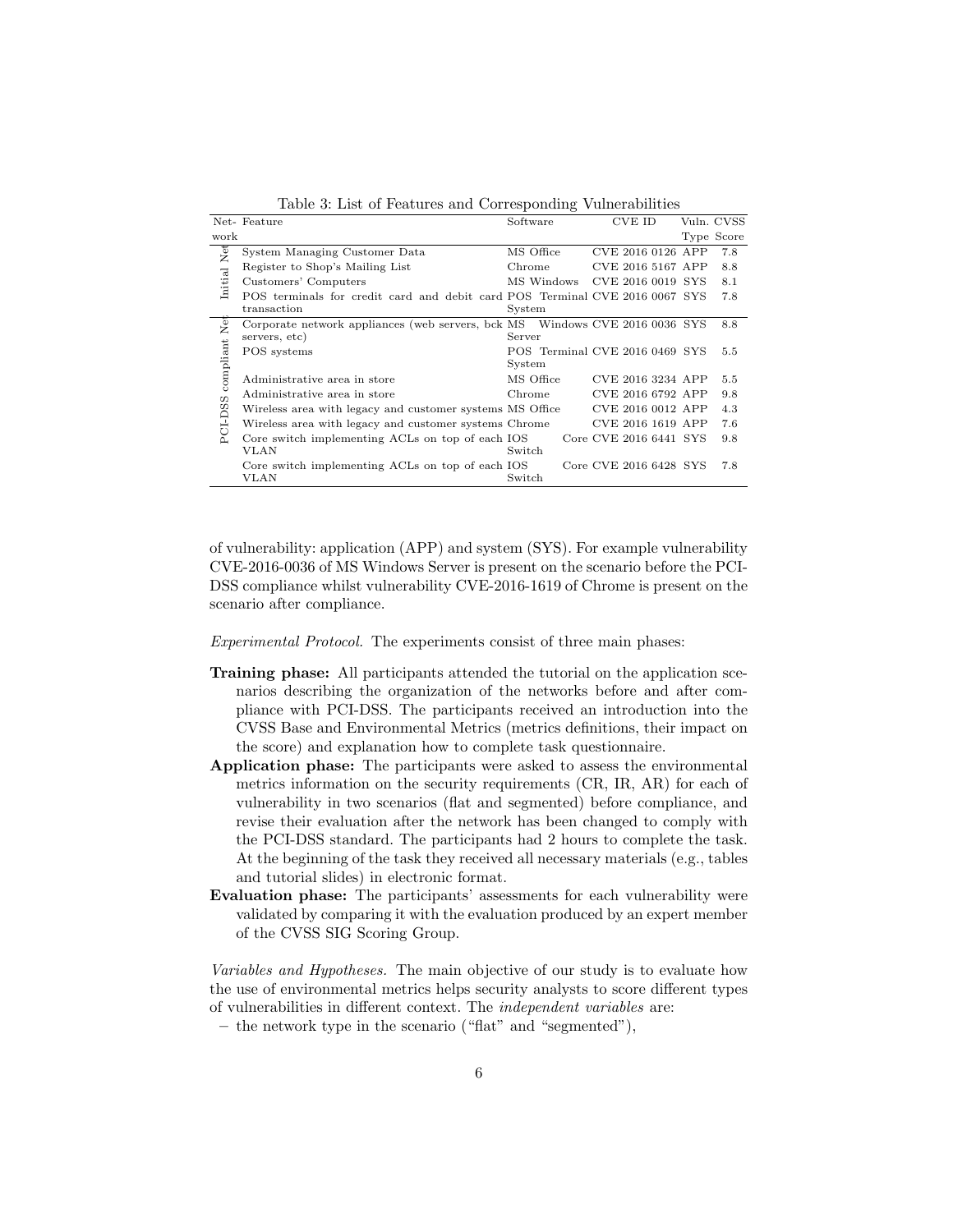Table 4: Experimental Hypotheses

<span id="page-7-0"></span>

| $N$ ull                                                                                                                                                        | Alternative                                                                                                          |
|----------------------------------------------------------------------------------------------------------------------------------------------------------------|----------------------------------------------------------------------------------------------------------------------|
| H <sub>1</sub> The type of vulnerability does not affect the There is a difference in the correctness of the                                                   | correctness of the environmental metric score. environmental metric score for different types<br>of vulnerabilities. |
| H <sub>2</sub> The type of the network does not affect the cor- There is a difference in the correctness of the<br>rectness of the environmental metric score. | environmental metric score for networks of dif-<br>ferent type.                                                      |

– the compliance of the scenario with PCI-DSS ("before" and "after"), and – the type of vulnerabilities ("APPlication" and "SYStem" level).

The dependent variable is the correctness of the CVSS security requirements sub-metrics calculated, which are based on the participants' assessment of the related vulnerabilities score. Table [4](#page-7-0) presents our hypotheses.

Data Collection and Analysis. To test our hypotheses we computed the vulnerabilities' score ([\[3,](#page-15-1) Sec. 8.3]) based on the environmental metrics assessed by the participants. We collected participants' assessments using an online questionnaire. The questionnaire was organized following the structure from [\[3,](#page-15-1) Sec. 1.1]. The detailed task is described in §[4.](#page-10-0)

To assess the correctness of participants' evaluation of the vulnerabilities, we compared students' assessments with an expert assessment performed by one of the authoring members of the First.org Special Interest Group for CVSSv3. The expert's evaluation is our reference value against which to compare the participants' assessments. We only consider the presence of a change and its sign, i.e. direction of change. For each vulnerability and network type, we evaluate:

$$
\Delta(p|v \cap cxty) = score(p| v \cap before \cap cxty) -\n- score(p| v \cap after \cap cxty)
$$
\n(1)

where  $\Delta$  is the change *before* and *after* compliance of the network with PCI-DSS in the *score* of vulnerability v evaluated by the participant p,  $c x t y$  is the factor of the network type (flat/segmented). We then compare each participant assessment against the agreed-upon value identified by the expert. We can now evaluate our hypotheses by aggregating results by  $v$  and  $size$ .

To test our hypotheses we can use Fisher's exact test as our metric is binomial in nature ("correct" or "incorrect" in comparison with expert's evaluation).

To investigate the possible interaction of scenario and vulnerability types and co-factors (e.g. participants' background in security and working experience) on the correctness of participants' evaluation of the vulnerabilities, we use the permutation test for two-way ANOVA, which are suitable for not normally distributed samples.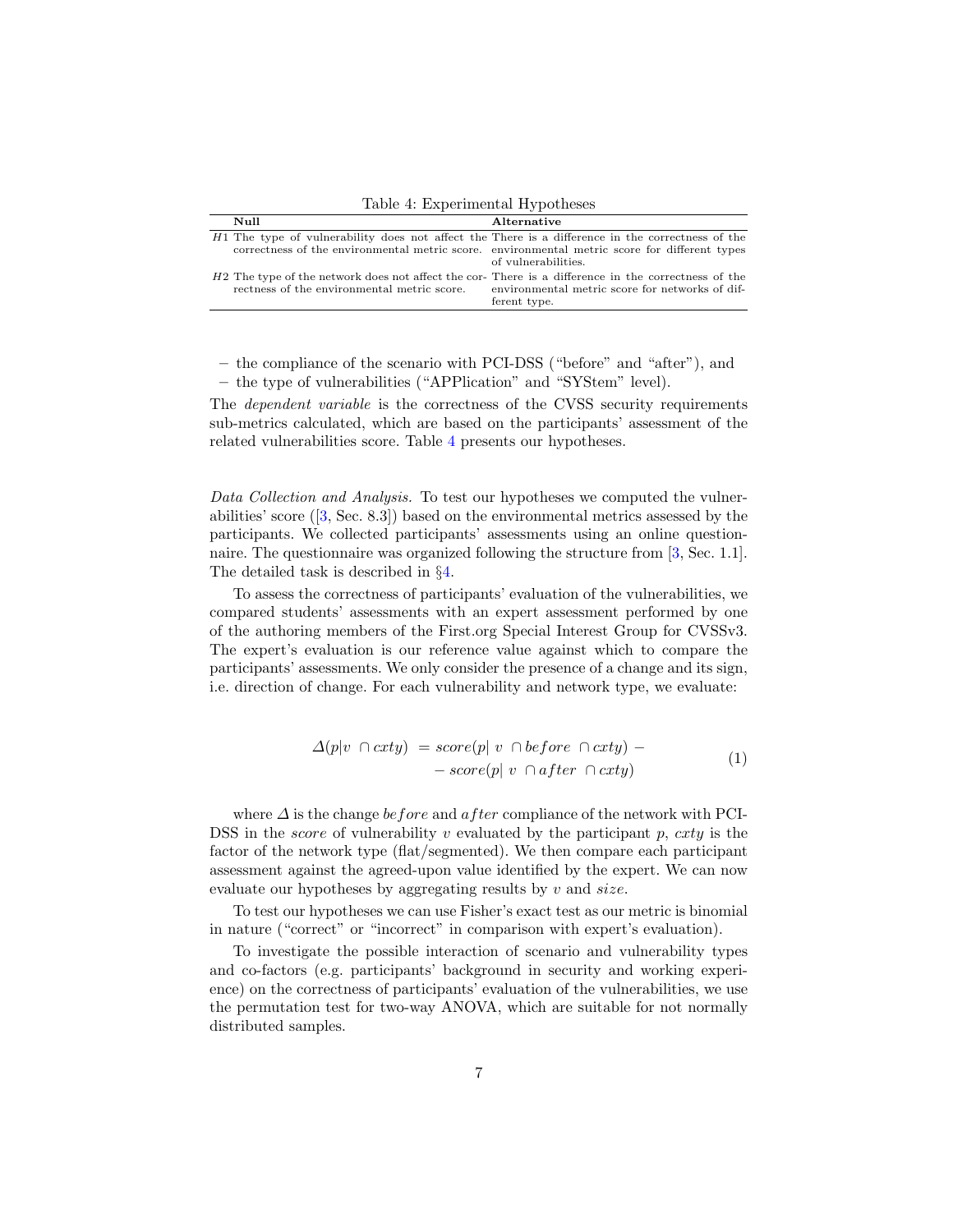#### Table 5: Demographic Statistics

<span id="page-8-0"></span>The participants were 29 international MSc students attending Security Course at the UniversityX. More than half of the participants reported that they had a working experience which means that they may understand better the environments of different type.

|                          | $\cdot$ $\cdot$                 |                 |                                                                                                          |
|--------------------------|---------------------------------|-----------------|----------------------------------------------------------------------------------------------------------|
| Variable                 | Scale                           | Mean/Med.       | Distribution                                                                                             |
| Age                      | $\rm Years$                     | $24.8$ (mean)   | $31\%$ were 21-22 yrs old; $41\%$ were 23-25 yrs old; $14\%$<br>were 26-34 yrs old                       |
| Gender                   | Sex                             |                 | $86\%$ male; $14\%$ female;                                                                              |
| Work<br>experience       | $\rm Years$                     | $3.4 \; (mean)$ | 44% had no experience; 7% some experience; 28%<br>had 1-3 yrs; 21% had 4-7 yrs;                          |
| Expertise<br>in security | $0(Beginner)$ -<br>$4$ (Expert) | (median)        | $24.1\%$ novices; 55.2\% beginners; 10.3\% competent<br>users; $6.9\%$ proficient users; $3.4\%$ experts |

#### 4 Study Realization

Table [5](#page-8-0) summarizes the demographics of the study. The experiment was conducted at the UniversityX in November 2016. The participants were 29 MSc students in Computer Science. The experiment took place in a single computer laboratory. The experiment was presented as a laboratory activity and only the high-level goal of the experiment was mentioned. The experimental hypotheses were not revealed so as not to influence the participants but they were informed about the procedure. The material used during the experiment is available on- $line<sup>4</sup>$  $line<sup>4</sup>$  $line<sup>4</sup>$ .

Application Scenario. To test the effectiveness of the CVSS guidance we considered two scenarios (flat and segmented networks) and how their environmental metrics should change after security metrics are deployed. The first scenario features four vulnerabilities and the second eight, reflecting the increased numerosity of the involved sytems. In our study we used two scenarios described in the "PCI Compliance: Understand and Implement Effective PCI Data Security Standard Compliance" book [\[22\]](#page-15-2).

First we provided participants with the flat network scenario then the segmented network scenario where the critical appliances are segregated from the public parts of the network (see Figure [1\)](#page-9-0).

Below we present excerpts of descriptions of the segmented network scenario. Table [7](#page-10-1) presents examples of vulnerabilities present in the segmented network.

- Before: "Christine's company has recently become a Level 1 merchant, it discovers that its internal assessors have underestimated the scope of PCI due to their flat corporate network. There are legacy system not involved in card processing on its corporate network, and many of those are no longer maintained and cannot meet PCI-DSS requirements.  $[\cdots]$ " [\[22,](#page-15-2) p. 77].
- After: "The cardholder environment will be segmented form the rest of the core network; IT and Management staff requiring access to those systems (both internally

<span id="page-8-1"></span><sup>4</sup> Removed for anonymity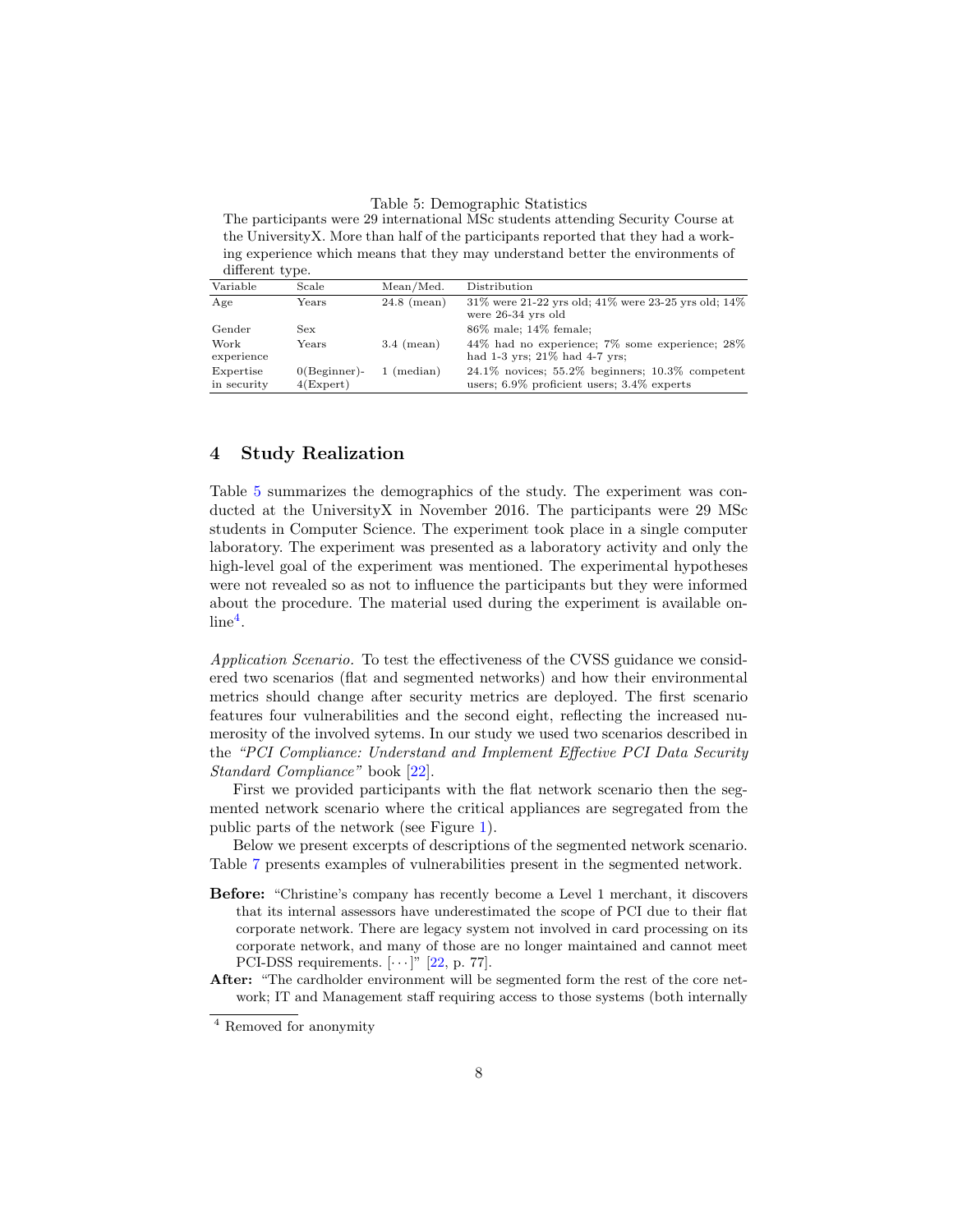<span id="page-9-0"></span>

Fig. 1: Segmented Network – Before and After Compliance with PCI-DSSs

Table 6: List of Vulnerabilities in Flat Network

| ID Aff-Sw (NVD) CVE ID Description |       |                                                                                                                                                                                                                                                   |
|------------------------------------|-------|---------------------------------------------------------------------------------------------------------------------------------------------------------------------------------------------------------------------------------------------------|
| A MS Office                        | CVE – | Microsoft Office 2013 SP1, 2013 RT SP1, and 2016 allows remote                                                                                                                                                                                    |
|                                    |       | 2016 0126 attackers to execute arbitrary code via a crafted Office document,<br>aka "Microsoft Office Memory Corruption Vulnerability."                                                                                                           |
| B Chrome                           | CVE.  | Multiple unspecified vulnerabilities in Google Chrome before<br>2016 5167 53.0.2785.89 on Windows and OS X and before 53.0.2785.92 on Linux<br>allow attackers to cause a denial of service or possibly have other<br>impact via unknown vectors. |

and remotely) are provided two-factor authentication tokens and have VPN software installed on their laptops;  $[\cdots]$ " [\[22,](#page-15-2) p. 77].

We ran Monte-Carlo simulation of 10000 times of CVSS environmental scores that the participants could obtain for the proposed vulnerabilities in flat and segmented networks. Figure [2](#page-10-2) presents the distribution of the simulated scores.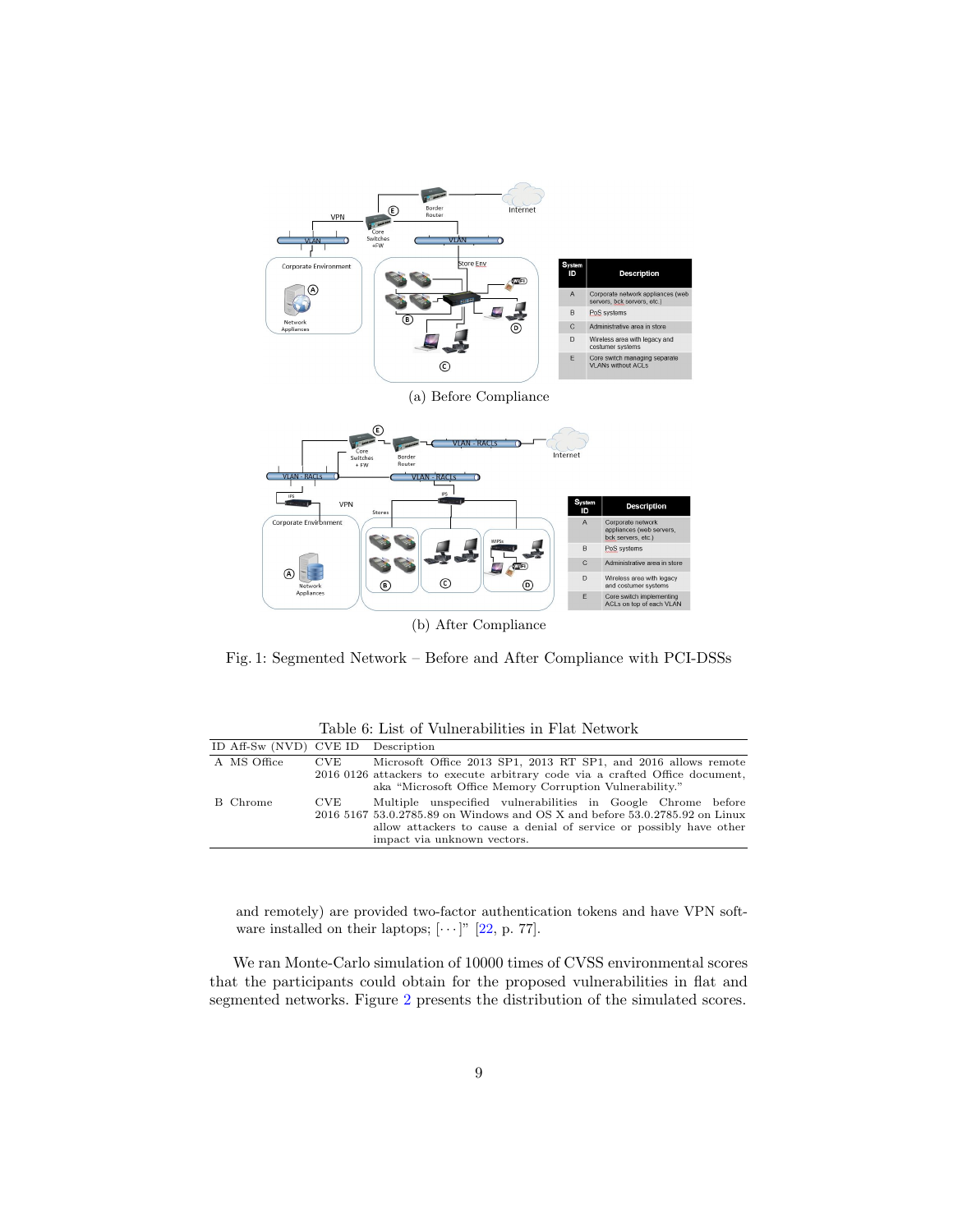Table 7: List of Vulnerabilities in Segmented Network

<span id="page-10-1"></span>

| ID Aff-Sw (NVD) CVE ID Description |                                                                                    |
|------------------------------------|------------------------------------------------------------------------------------|
| A MS Windows CVE                   | The Remote Desktop Protocol (RDP) implementation in Microsoft                      |
| Server                             | 2016 0036 Windows 7 SP1, Windows 8.1, Windows Server 2012 Gold and R2,             |
|                                    | and Windows 10 allows remote authenticated users to execute arbi-                  |
|                                    | trary code via crafted data, aka "Remote Desktop Protocol (RDP)                    |
|                                    | Elevation of Privilege Vulnerability".                                             |
| B POS Terminal CVE                 | Unspecified vulnerability in the Oracle Retail MICROS C2 compo-                    |
| System                             | 2016 0469 nent in Oracle Retail Applications 9.89.0.0 allows local users to affect |
|                                    | confidentiality via vectors related to POS.                                        |

<span id="page-10-2"></span>

The distribution of CVSS environmental scores obtained by a Monte Carlo simulation of all possible values of security requirements is greater in the segmented scenario than in the flat one. This may increase the chances to score vulnerabilities incorrectly.

Fig. 2: Distribution of Possible Environmental CVSS Scores for the Scenarios

<span id="page-10-0"></span>Task. The task included 4 vulnerabilities for the flat network scenario and 8 vulnerabilities for the segmented network scenario. The vulnerabilities were randomly selected from the CVSS 3.0. The participants were asked to assess, for each network scenario, the environmental metrics information on the security requirements (CR, IR, AR) for each vulnerability two times: for the company's environment before and after compliance with PCI-DSS.

Table [2](#page-4-0) reports the possible values for the security requirements sub-metrics. The questionnaire also allowed participants to justify their evaluation.

## 5 Our Results

Figure [3a](#page-11-0) presents the percentages of correct and incorrect responses given by participants for the flat network scenario. For all vulnerabilities we can see that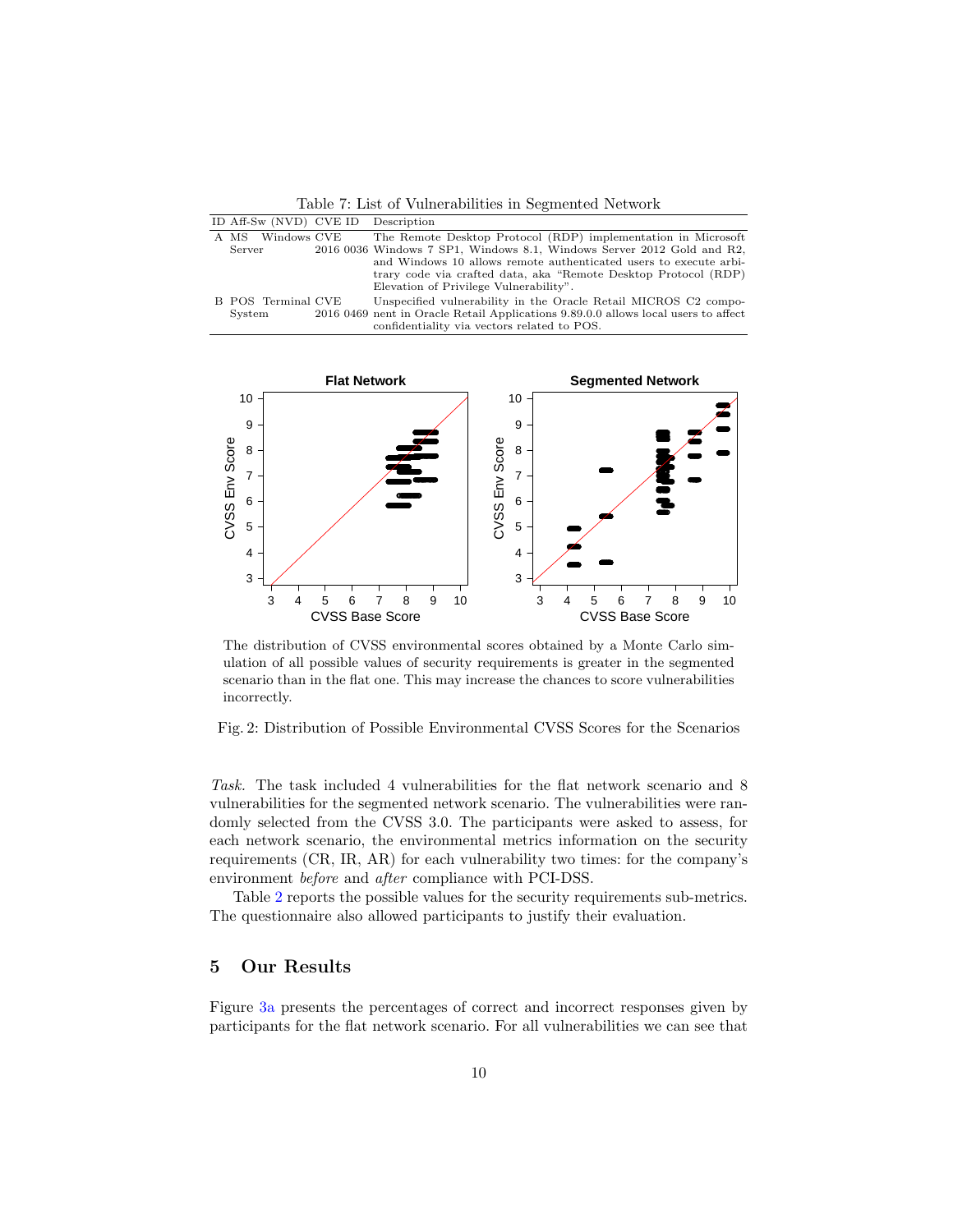<span id="page-11-4"></span><span id="page-11-0"></span>

<span id="page-11-1"></span>(b) Segmented Network

Most of the participants were able to score correctly the vulnerabilities in the flat network. In the segmented scenario we have a higher number of incorrect responses, e.g., CVE 2016 6428 CVE 2016 6441 vulnerabilities related to the system level were difficult to score.

Fig. 3: Responses by Correctness and CVE

<span id="page-11-2"></span>Table 8: Responses by Correctness and Vulnerability Type The difference in the number of correct scores between application and system vulnerabilities in flat network is negligible. In segmented network this difference is greater in favor of the application vulnerabilities.

<span id="page-11-3"></span>

| (a) Flat Network |    |                         |     |            |     | (b) Segmented Network   |     |
|------------------|----|-------------------------|-----|------------|-----|-------------------------|-----|
|                  |    | Correct Incorrect Total |     |            |     | Correct Incorrect Total |     |
| APP              | 49 |                         | 58  | APP        | 84  | 32                      | 116 |
| <b>SYS</b>       | 47 | 11                      | 58  | <b>SYS</b> | 52  | 64                      | 116 |
| Total            | 96 | 20                      | 116 | Total      | 136 | 96                      | 232 |

majority of the participants correctly scored the vulnerabilities. In case of the segmented network (see Figure [3b\)](#page-11-1) a significant part of participants were able to correctly assess the vulnerabilities. For CVE 2016 0012 and CVE 2016 3234 the participants were mostly correct, and only for vulnerabilities CVE 2016 6428 and CVE 2016 6441 the vast majority of the participants did a mistake.

Vulnerability Type. Tables [8a-](#page-11-2)[8b](#page-11-3) compares the number of correct and incorrect scores by vulnerability type correspondingly for flat and segmented networks. We can see that for flat network there is no difference between application and system vulnerabilities in the number of correct and incorrect responses (Fisher's test returned  $p = 0.81$ ,  $CI = [0.43; 3.82]$ , odds ratio 1.3). In case of segmented network we can observe a significant difference between two vulnerability types by the number of correct scores. The results of Fisher's test confirmed the statistical significance of this difference  $(p = 3.2 \times 10^{-5}, CI = [1.81; 5.81],$  odds ratio 3.2). This means that for a segmented scenario it is easier to correctly score the application vulnerabilities than the system ones. Therefore, we can reject the null hypothesis  $H1_0$  for the segmented scenario, but not for the flat one.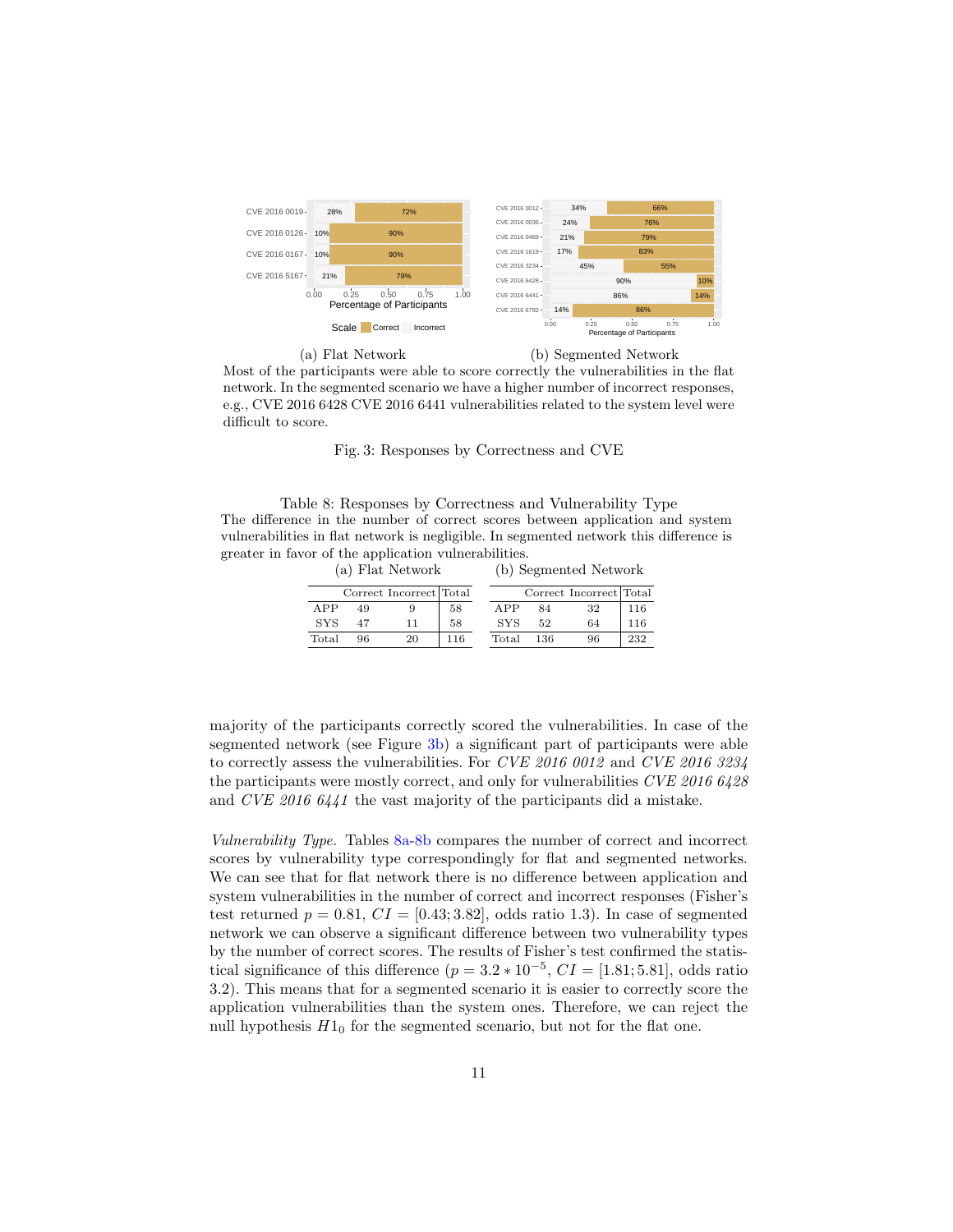<span id="page-12-0"></span>Table 9: Responses by Correctness and Network Type The participants were better in scoring vulnerabilities in the flat network (83% of responses were correct) over the segmented one (59% correct responses).

|           |     | Network Correct Incorrect Total |     |
|-----------|-----|---------------------------------|-----|
| Flat      | 96  | 20                              | 116 |
| Segmented | 136 | 96                              | 232 |
| Total     | 232 | 116                             | 348 |

Network Type. There is a significant difference in the number of correct scores between networks in favor of the flat one (see Figure [3\)](#page-11-4). To investigate this difference, we summed the number of correct scores for each participant for flat and segmented network scenario. Table [9](#page-12-0) reports the number of the correct and incorrect scores given by the participants by network type. The results of the Fisher's exact test confirmed that the number of the correct scores is differ by network type in favor of the flat network and this is statistically significant  $(p = 4.2 * 10^{-6}, CI = [1.91, 6.18],$  odds ratio 3.4).

Hence, we can reject  $H2_0$  as it is more difficult to score vulnerabilities correctly in case of segmented network. This can be explained by the fact there are more options how to score vulnerabilities in the segmented network than in the flat one and, therefore, the participants have more chances to do a mistake.

Co-factor Analysis. We investigated the possible interaction between the scenario and vulnerability type, and co-factors (e.g. participants' level of knowledge in security ad working experience) on the correctness of of participants' scores of the vulnerabilities. The results of permutation test for two-way ANOVA did not reveal any statistically significant interaction of the main factors and co-factors on the experimental results.

#### 6 Threats to Validity

Construct validity. The information received by the participants may affect the realism of the experiment in correctly representing an environmental vulnerability assessment. To mitigate this, we gave the participants vulnerabilities and system information following best-practice guidelines, as reported for example in ISO/IEC 30111:2013 and [\[22\]](#page-15-2). Further, the assignment of software and vulnerabilities to each system in the application scenarios may affect the validity of our experiment. Software was manually assigned to each system considering its function (e.g., backend server vs kiosk vs POS) as described in [\[22\]](#page-15-2) and vulnerabilities were randomly picked from the set of existing vulnerabilities for that software reported in the National Vulnerability Database (NVD).

Internal validity. The interpretation of the CVSS metrics may depend not only on the assessor but also on received training. In our experiment, all participants received the same training class on CVSS ahead of the exercise, and received the same informative material during the experiment. To mitigate the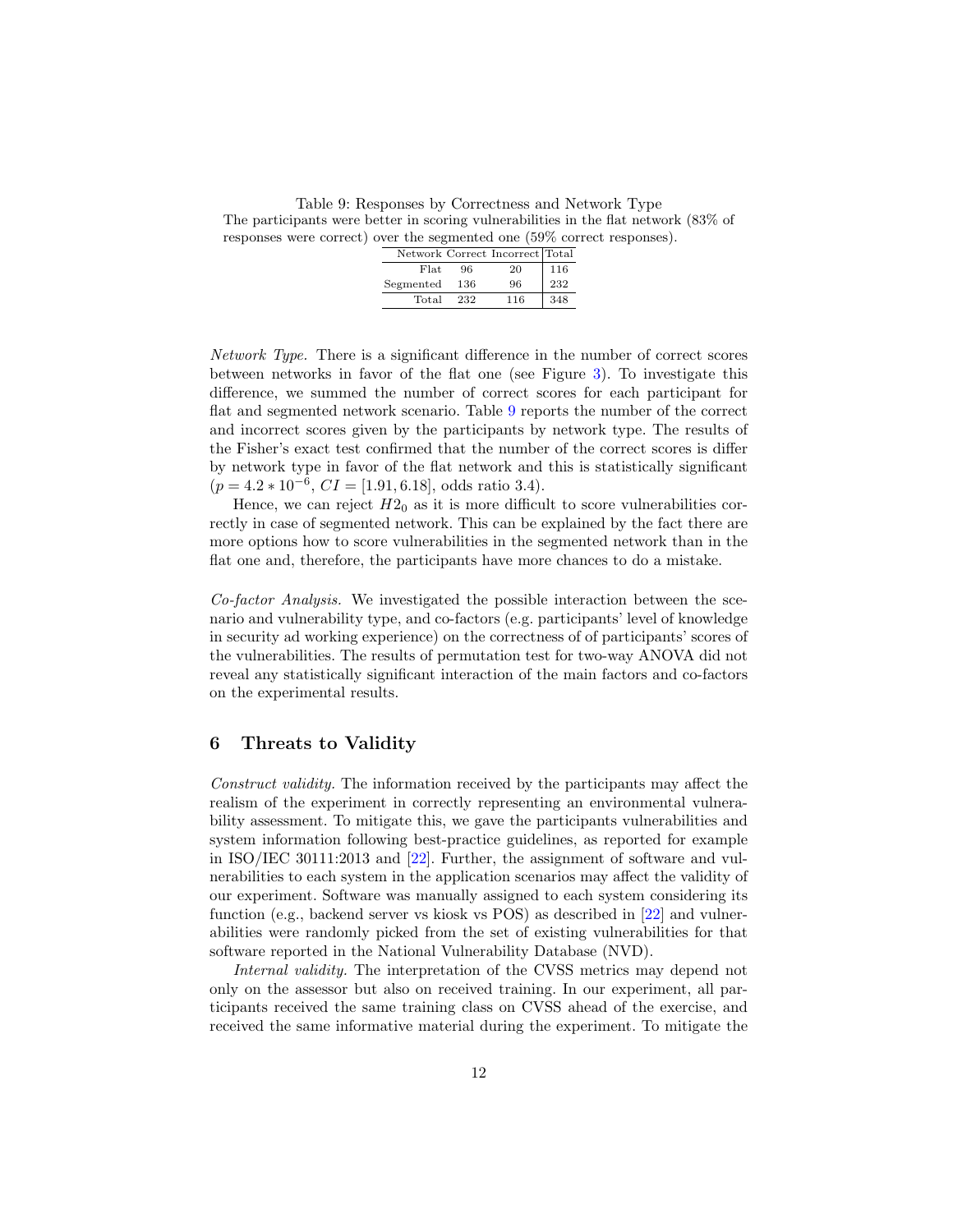relative effect of possible learning effects whereby later vulnerability assessments may be influenced by anterior evaluations, the system forced answering all questions in a fixed order for all participants.

External validity. To assure generalizability of our conclusions, we considered two real case-studies reported in the literature [\[22\]](#page-15-2) and derived network schemas and system configurations from their description. Additionally, students may not suitably represent professionals for the evaluation of vulnerability environments. However, as indicated by  $[10]$  students (and in particular MSc students  $[16]$ ) are suitable subjects when the research hypotheses evaluate relative differences between subjects as opposed to absolute assessments.

### 7 Discussion and Conclusions

Several standards, among which the PCI-DSS [\[13\]](#page-15-13) and NIST's SCAP [\[15\]](#page-15-17) are notable examples, mandate the adoption of CVSS guidelines to guide vulnerability risk mitigation. For example, the PCI-DSS standard uses the concept of 'segmentation' to identify the scope of the compliance within an organization's network: vulnerable systems within the compliance scope are more critical than identical vulnerable systems outside the scope. In this scenario, the CVSS Environmental metrics should provide a guideline for assessors to better fit the CVSS severity score to the organization's environment.

Current best practices, as well as expert opinion, emphasize the importance of considering additional information in the vulnerability assessment process on top of the baseline information provided by the vulnerability description [\[8,](#page-15-3)[18,](#page-15-0)[19\]](#page-15-14). Whereas it is obvious that the vulnerability assessment process can benefit from additional information on the vulnerable system, it is less clear whether current standard implementations result in better assessments when that information is added to the process. Human processing of information is known to significantly correlate with judgment errors (for example, [\[14\]](#page-15-18) reports on the effects of 'information overload' on risk assessment practices in software engineering), but no account of the 'scalability' of existing security measurement best practices currently exists in the literature.

This study is the first to investigate the scalability of contextual security assessments on software vulnerabilities. Our results (see Table [10\)](#page-14-1) indicate that a correct implementation of Environmental security requirement assessments may be impractical, even when limited to the sole evaluation of network segmentation and disregarding the complex technical interactions of different systems. This effect is particularly evident for systems vulnerabilities, which suggests that the operational inter-relation between systems is more difficult to capture using the CVSS specifications than for applications. For example, the network segmentation of a network appliance and the payment server may induce the assessor to evaluate the operation of the two systems to be subject to different security requirements. Furthermore,the added complexity of the network naturally creates a greater variance in the scoring of the vulnerability (see Figure [2\)](#page-10-2), which may ultimately result in increased chances of error.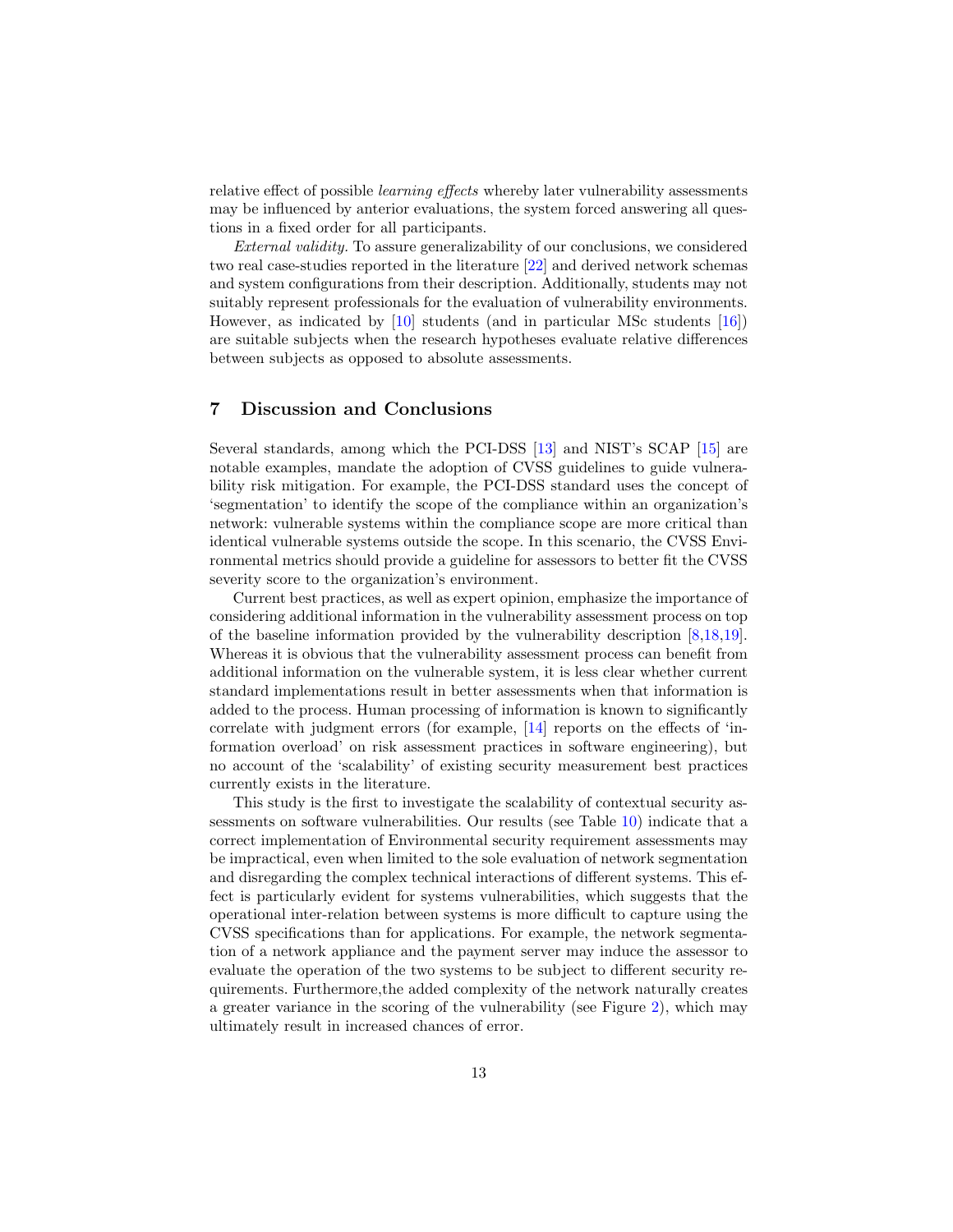Table 10: Summary of Results

<span id="page-14-1"></span>

| Null hypothesis         | Result                                                                                                                                                                                                                                                                                                                                                               |
|-------------------------|----------------------------------------------------------------------------------------------------------------------------------------------------------------------------------------------------------------------------------------------------------------------------------------------------------------------------------------------------------------------|
| ronmental metric score. | H <sub>1</sub> The type of vulnerability does not <b>Rejected</b> for segmented network. The results showed that<br>affect the correctness of the envi- for the segmented network it is harder to correctly evaluate<br>the changes due to security requirements in <i>system vulner</i> -<br><i>abilities</i> in comparison to <i>application vulnerabilities</i> . |
| ronmental metric score. | H2 The type of the network does not <b>Rejected</b> . The results showed that it is significantly easier<br>affect the correctness of the envi- to correctly score vulnerabilities based on security require-<br>ments in the context of <i>flat network</i> in comparison to the<br>segmented network.                                                              |

Our experimental results indicate that contextual security assessments do not scale well with complexity of the environment even when limited to simple tasks involving the identification of 'segmented' areas of a network. This may lead to high error rates in the assessment, ultimately resulting in decreased overall security and compliance to regulation. This provides an independent confirmation of the previous claims based only on expert interviews that manual assessment of vulnerabilities and their relation with the overall infrastructure presents a significant challenge for the assessor [\[8\]](#page-15-3).

These findings identify two key points in improvement of security assessment practices at the organizational level:

Automation: as the complexity of networks and IT infrastructure is not bound to decrease in the future, it seems natural to deduce that environmental assessments need some level of process automation. Whereas some tools exist in industry to help assessors in this direction (Rapid 7, Symantec, Qualys are only some of the more notorious vendors), the bulk of the environmental work needs to be performed manually by the assessor [\[18\]](#page-15-0). Current methodologies employed to integrate attack graphs with vulnerability information [\[5\]](#page-15-19) could be integrated to consider environmental factors such as network dependencies, presence and configuration of mitigating controls, and the interaction between deployed systems as suggested by Zhuang and Aberer [\[25\]](#page-16-2).

Data Integration: the variables included in the automation process are implicitly defined at the standard level. For example, CVSS' Security Requirements can be mapped to internal assessments performed in the Business Impact Analysis most companies perform [\[6\]](#page-15-20). Unfortunately, other measures may be harder to consistently measure. For example, different security tools output event logs and alarms following different structures, which may render the correlation between a firewall configuration and an IDS alarm hard to infer. The NIST's SCAP standard [\[15\]](#page-15-17) aims at achieving this standardization, but its large scale adoption is currently unclear.

#### References

<span id="page-14-0"></span>1. L. Allodi and F. Massacci. Comparing vulnerability severity and exploits using case-control studies. ACM Trans. Inf. Syst. Secur., 17(1):1:1–1:20, Aug. 2014.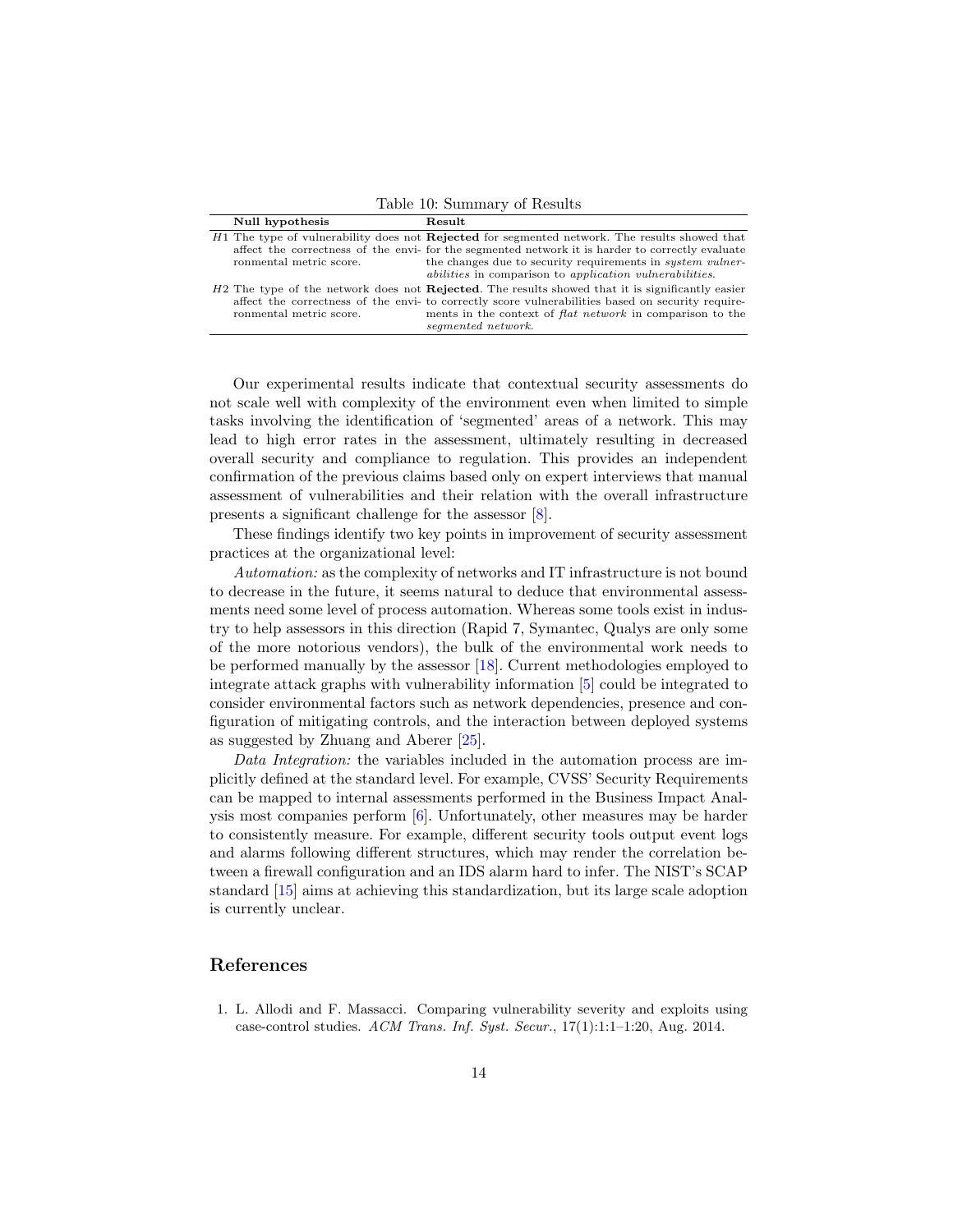- <span id="page-15-12"></span>2. A. Beck and S. Rass. Decision-support by aggregation and flexible visualization of risk situations. In Proc. of ECCWS'16, page 313. Academic Conferences and publishing limited, 2016.
- <span id="page-15-1"></span>3. CVSS-SIG. Common vulnerability scoring system v3.0: Specification document. Technical report, First.org, 2015.
- <span id="page-15-4"></span>4. S. Frei, M. May, U. Fiedler, and B. Plattner. Large-scale vulnerability analysis. In Proc. of LSAD'06, pages 131–138. ACM, 2006.
- <span id="page-15-19"></span>5. L. Gallon and J. J. Bascou. Using cvss in attack graphs. In Proc. of ARES'11, pages 59–66. IEEE, 2011.
- <span id="page-15-20"></span>6. M. Giacalone, R. Mammoliti, F. Massacci, F. Paci, R. Perugino, and C. Selli. Security triage: A report of a lean security requirements methodology for costeffective security analysis. In *Proc. of ACM/IEE ESEM'14*, pages  $25-27$ ,  $2014$ .
- <span id="page-15-10"></span>7. T. Hamid and A. MacDermott. A methodology to develop dynamic cost-centric ´ risk impact metrics. In Proc. of DeSE'15, pages 53–59. IEEE, 2015.
- <span id="page-15-3"></span>8. H. Holm and K. K. Afridi. An expert-based investigation of the common vulnerability scoring system. Comput. Secur., 53:18–30, 2015.
- <span id="page-15-8"></span>9. H. Holm, M. Ekstedt, and D. Andersson. Empirical analysis of system-level vulnerability metrics through actual attacks. IEEE Trans. Dependable Secure Comput., 9(6):825–837, 2012.
- <span id="page-15-15"></span>10. M. Höst, B. Regnell, and C. Wohlin. Using students as subjects accomparative study of students and professionals in lead-time impact assessment. Empir. Soft.  $Eng., 5(3):201-214, 2000.$
- <span id="page-15-5"></span>11. S. H. Houmb, V. N. Franqueira, and E. A. Engum. Quantifying security risk level from cvss estimates of frequency and impact. Journ. of Sys. and Soft., 83(9):1622– 1634, 2010.
- <span id="page-15-7"></span>12. Q. Liu, Y. Zhang, Y. Kong, and Q. Wu. Improving vrss-based vulnerability prioritization using analytic hierarchy process. Journ. of Sys. and Soft., 85(8):1699–1708, 2012.
- <span id="page-15-13"></span>13. PCI. PCI, 2010.
- <span id="page-15-18"></span>14. R. Pennington and B. Tuttle. The effects of information overload on software project risk assessment. Decision Sci., 38(3):489–526, 2007.
- <span id="page-15-17"></span>15. S. D. Quinn, K. A. Scarfone, M. Barrett, and C. S. Johnson. SP 800-117: Guide to adopting and using the security content automation protocol (SCAP) version 1.0. Technical report, NIST, 2010.
- <span id="page-15-16"></span>16. P. Runeson. Using students as experiment subjects–an analysis on graduate and freshmen student data. In Proc. of EASE'03, pages 95–102, 2003.
- <span id="page-15-11"></span>17. U. K. Singh and C. Joshi. Quantitative security risk evaluation using CVSS metrics by estimation of frequency and maturity of exploit. In Proc. of WCECS'16, volume 1, pages 19–21, 2016.
- <span id="page-15-0"></span>18. Verizon. PCI compliance report. Technical report, Verizon Enterprise, 2015.
- <span id="page-15-14"></span>19. L. Wang, M. Zhang, S. Jajodia, A. Singhal, and M. Albanese. Modeling network diversity for evaluating the robustness of networks against zero-day attacks. In Proc. of ESORICS'14, pages 494–511. Springer, 2014.
- <span id="page-15-6"></span>20. R. Wang, L. Gao, Q. Sun, and D. Sun. An improved CVSS-based vulnerability scoring mechanism. In Proc. of MINES'11, pages 352-355. IEEE, 2011.
- <span id="page-15-9"></span>21. T. Wen, Y. Zhang, Y. Dong, and G. Yang. A novel automatic severity vulnerability assessment framework. J. Commun., 10(5), 2015.
- <span id="page-15-2"></span>22. B. R. Williams and A. Chuvakin. PCI compliance: understand and implement effective PCI data security standard compliance. Syngress, 2014.